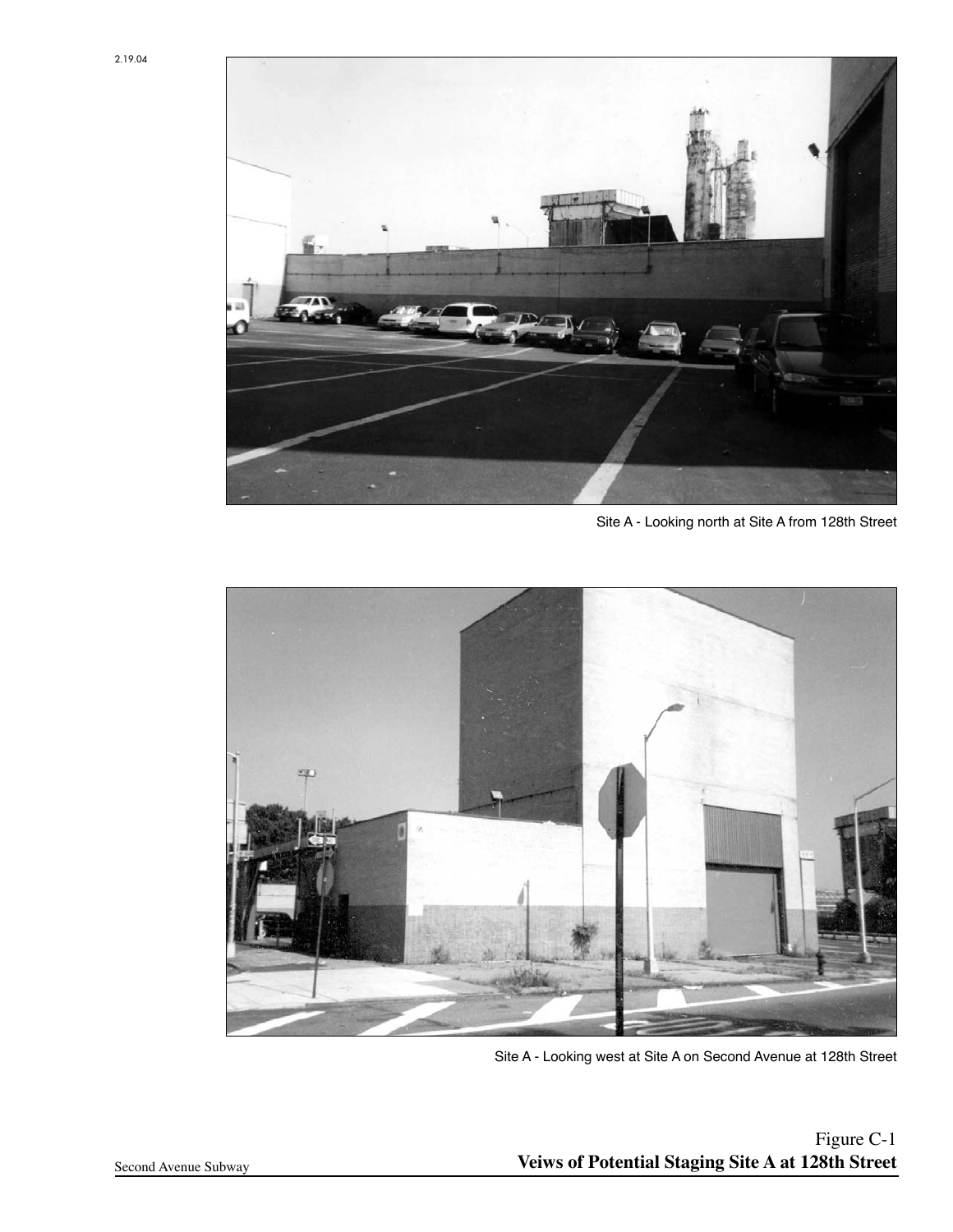

Site D - Looking northeast at site from Second Avenue and 96th Street



Site D - Looking northeast from within Playground 96 toward 97th Street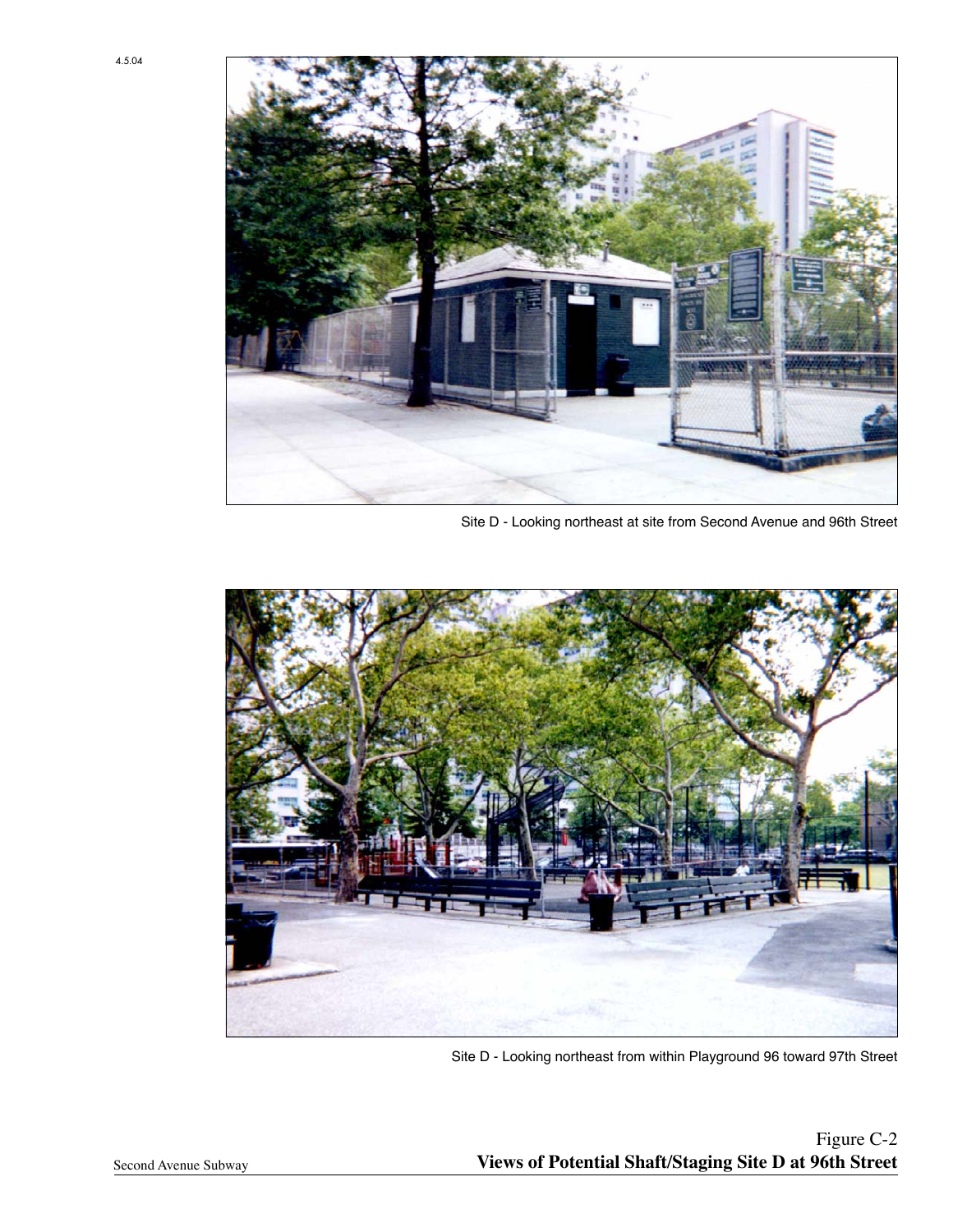

Site F - Looking west on 66th Street from Second Avenue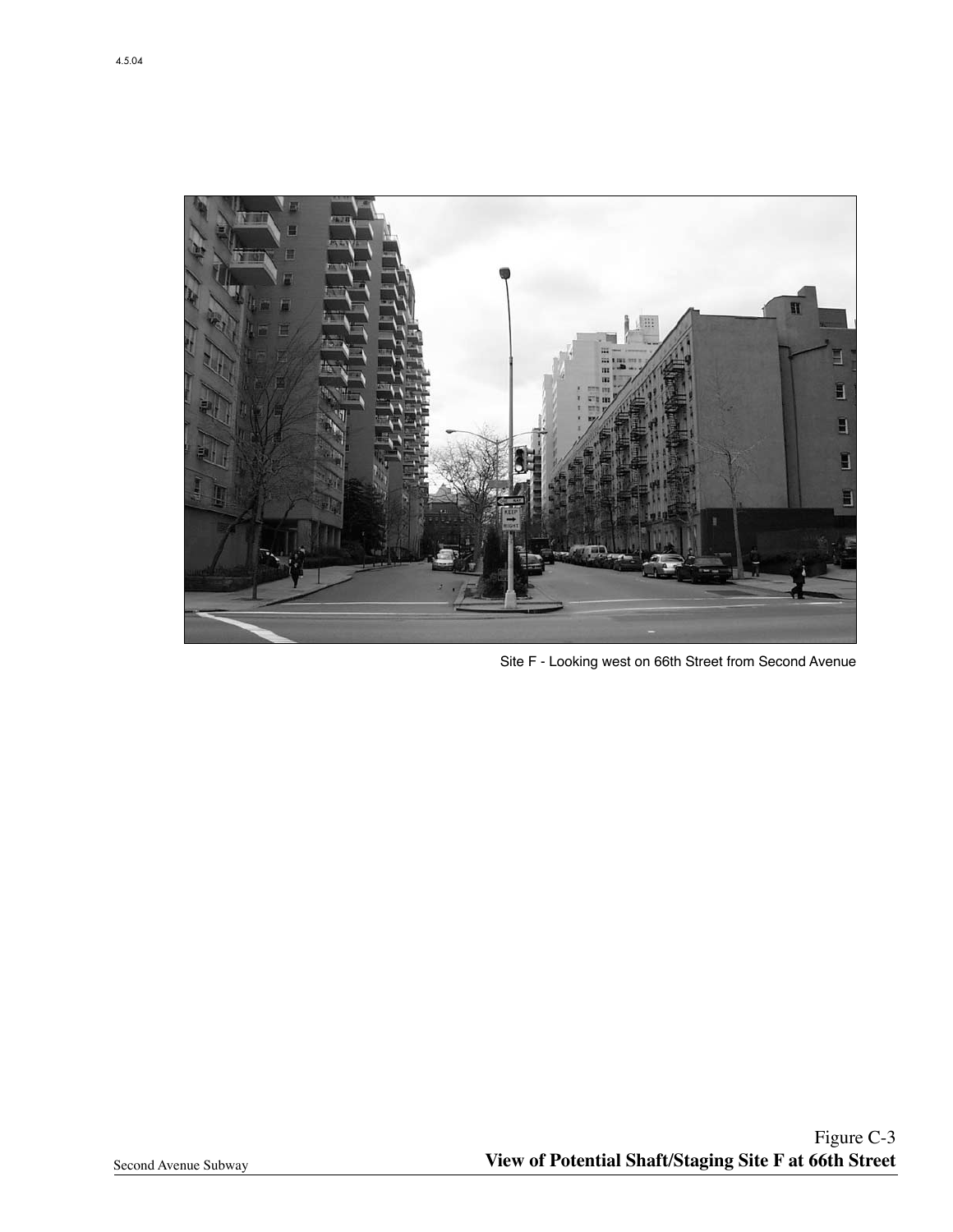

Sites G and H - St. Vartan Park, view east from Second Avenue



Site I - Kips Bay Plaza Site (view south)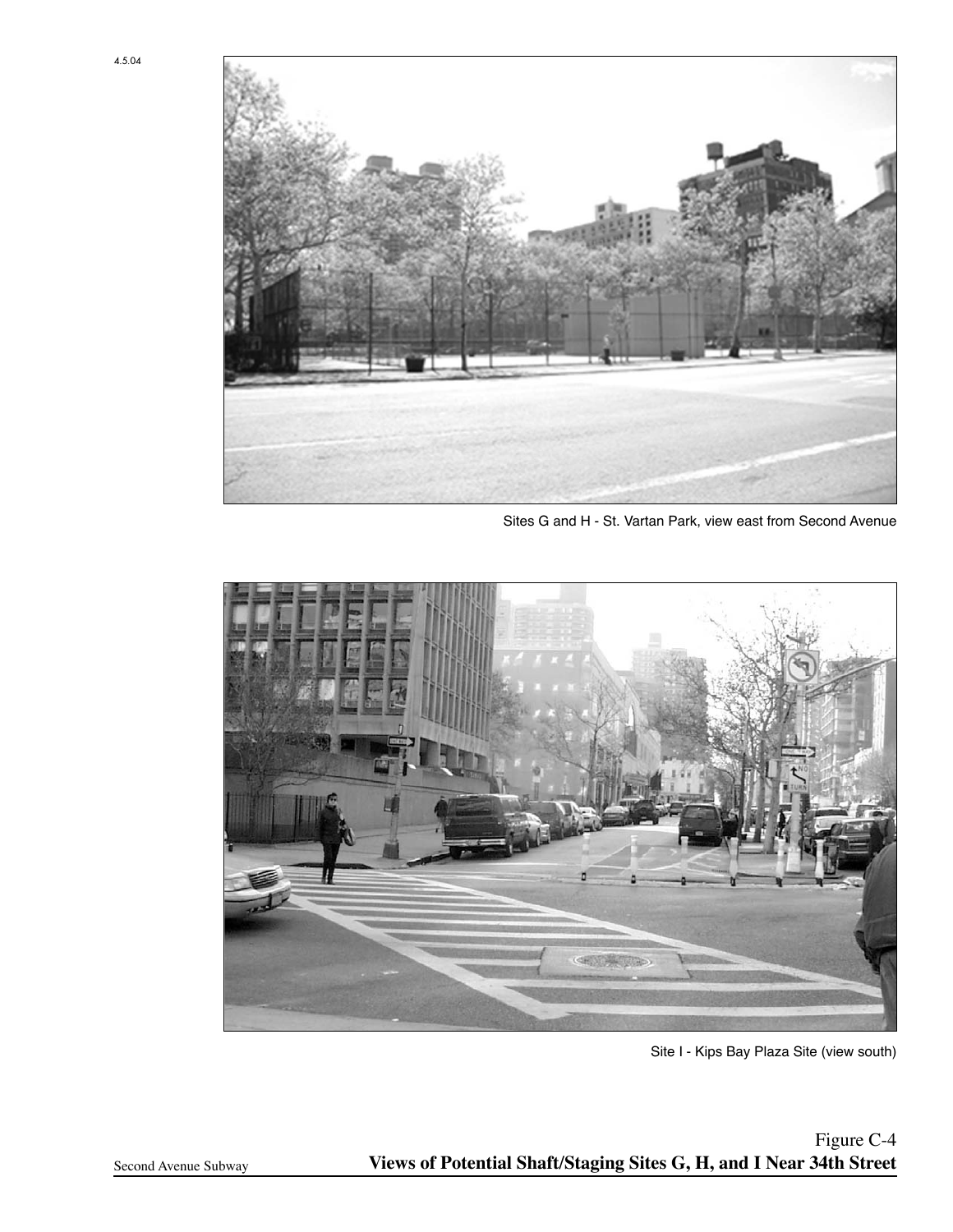

Site L - View northeast from Second Avenue at 1st Street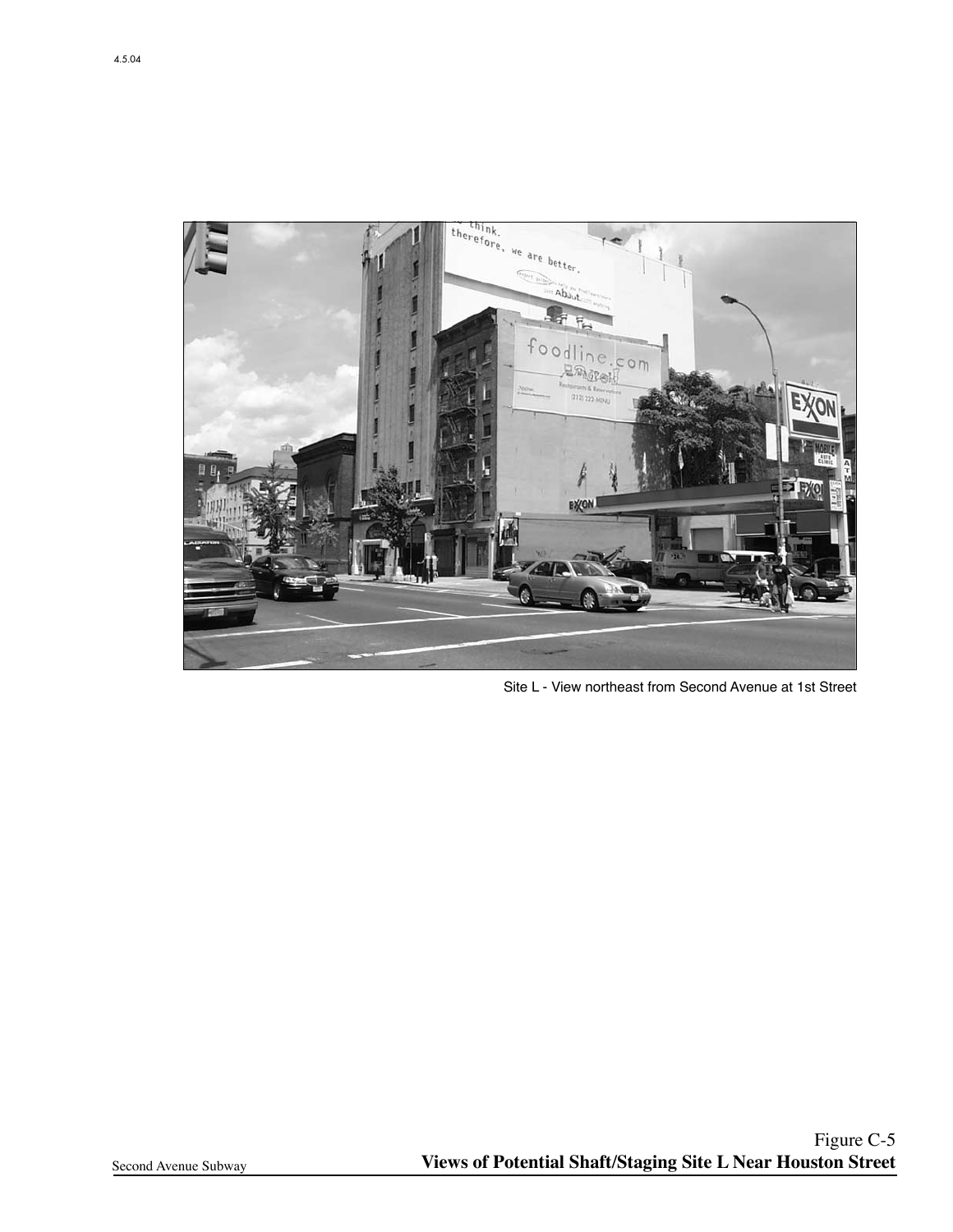

Site O - Looking east at Pier 6 from 55 Water Street Plaza



Site O - Looking east at Pier 6 from 55 Water Street Plaza